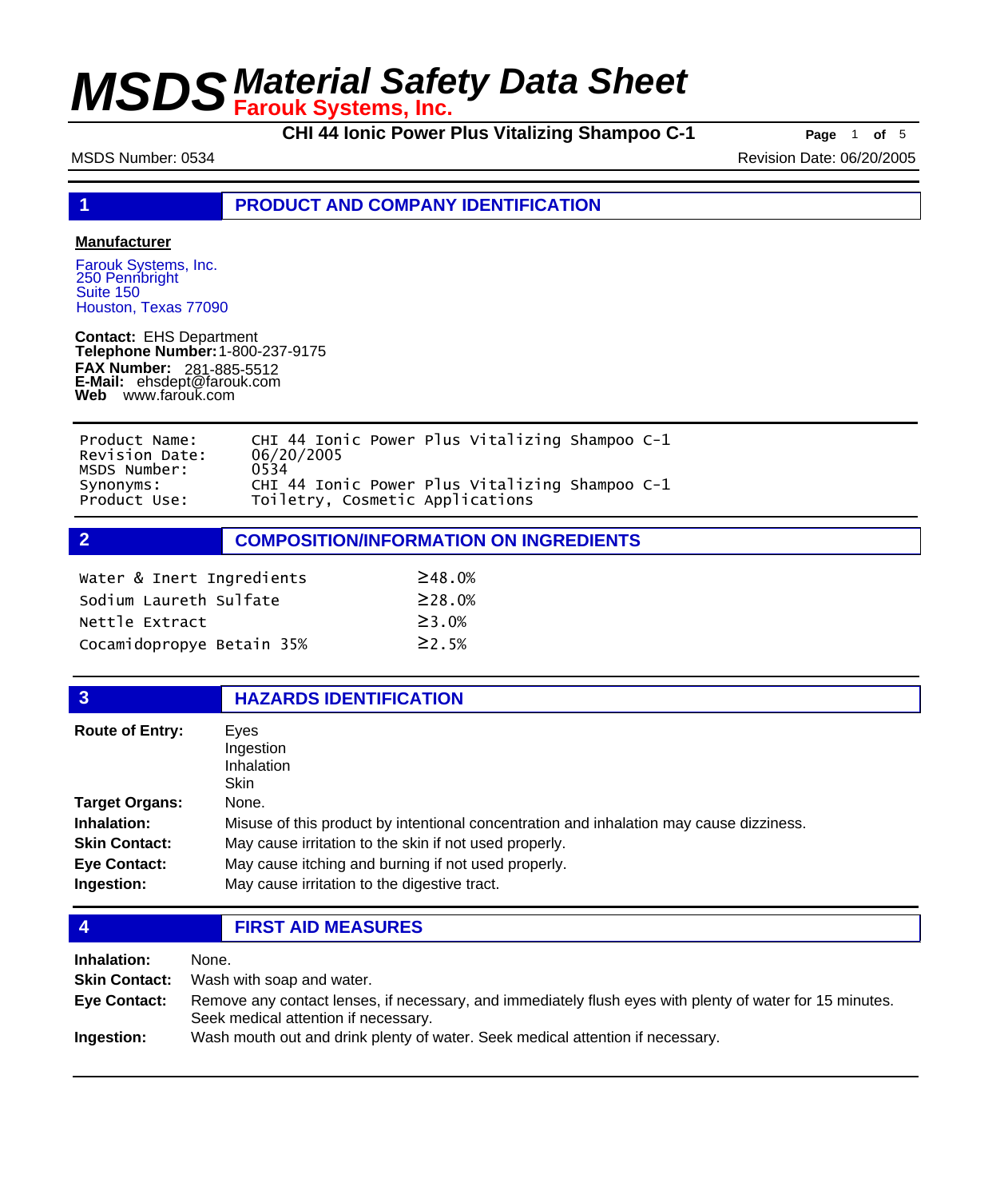**CHI 44 Ionic Power Plus Vitalizing Shampoo C-1 Page** <sup>2</sup> **of** <sup>5</sup>

MSDS Number: 0534 Revision Date: 06/20/2005

### **5 FIRE FIGHTING MEASURES**

FLASHPOINT AND METHOD: None

FLAMMABLE LIQUIDS: None.

AUTO IGNITION TEMP:

 None. FLAMMABLE CLASS:

 None. BURNING RATE OF SOLID:

Not available

GENERAL HAZARDS: Evacuate personnel downwind of fire to avoid inhalation of fumes and smoke.

EXTINGUISHING METHODS: Chemical type foam, CO2(Carbon Dioxide), Dry Chemical, Water Fog

HAZARDOUS COMBUSTION PRODUCTS: None.

FIRE FIGHTING PROCEDURES: This product is not flammable.However, hazardous decomposition and combustion products may be formed in a fire situation. Cool exposed containers with water spray to prevent overheating.

FIRE FIGHTING EQUIPMENT: Respiratory and eye protection are required for fire fighting personnel. Full protective equipment (Bunker Gear) and self contained breathing apparatus (SCBA) should be used for all indoor fires and significant outdoor fires. For small outdoor fires, which may be easily extinguished with a portable fire extinguisher, use of a SCBA may not be needed.

## **6 ACCIDENTAL RELEASE MEASURES**

SMALL SPILL: When a spill occurs, use absorbent material on the substance. Dispose of the material according to all local, state and federal regulations. Always use an absorbent material when cleaning up a spill.

ENVIRONMENTAL PRECAUTIONS: Avoid run-off or release into sewers, stormdrains and waterways.

GENERAL PRECAUTIONS: Remove containers away from flammable materials.

### **7 HANDLING AND STORAGE** Use appropriate personal protective equipment as specified in Section 8. Handle in a manner consistent with good household/personal techniques and practices. **Handling Precautions:** Keep containers/bottles securely sealed when not in use. Store in cool/dry conditions that do not exceed room temperature. Try to store product in temperatures between 40°F to 120° F. **Storage Requirements:**

## **8 EXPOSURE CONTROLS/PERSONAL PROTECTION**

These recommendations provide general guideance for handling this product safely. Because specific use conditions may vary, safety procedures should be developed for each specific application of this product. When developing procedures, always consider potential waste, disposal and personal safety issues. **Engineering Controls:** EYES AND FACE: For reasonable foreseeable uses of this product, eye and face protection is not required. SKIN: For reasonable foreseeable uses of this product, skin protection is not required. RESPIRATORY: For reasonable foreseeable uses of this product, respiratory protection is not required. **Protective Equipment:** EXPOSURE GUIDELINES: Overexposure is unlikely. Since all parameters cannot be foreseen, the use of engineering controls to reduce exposure may be necessary.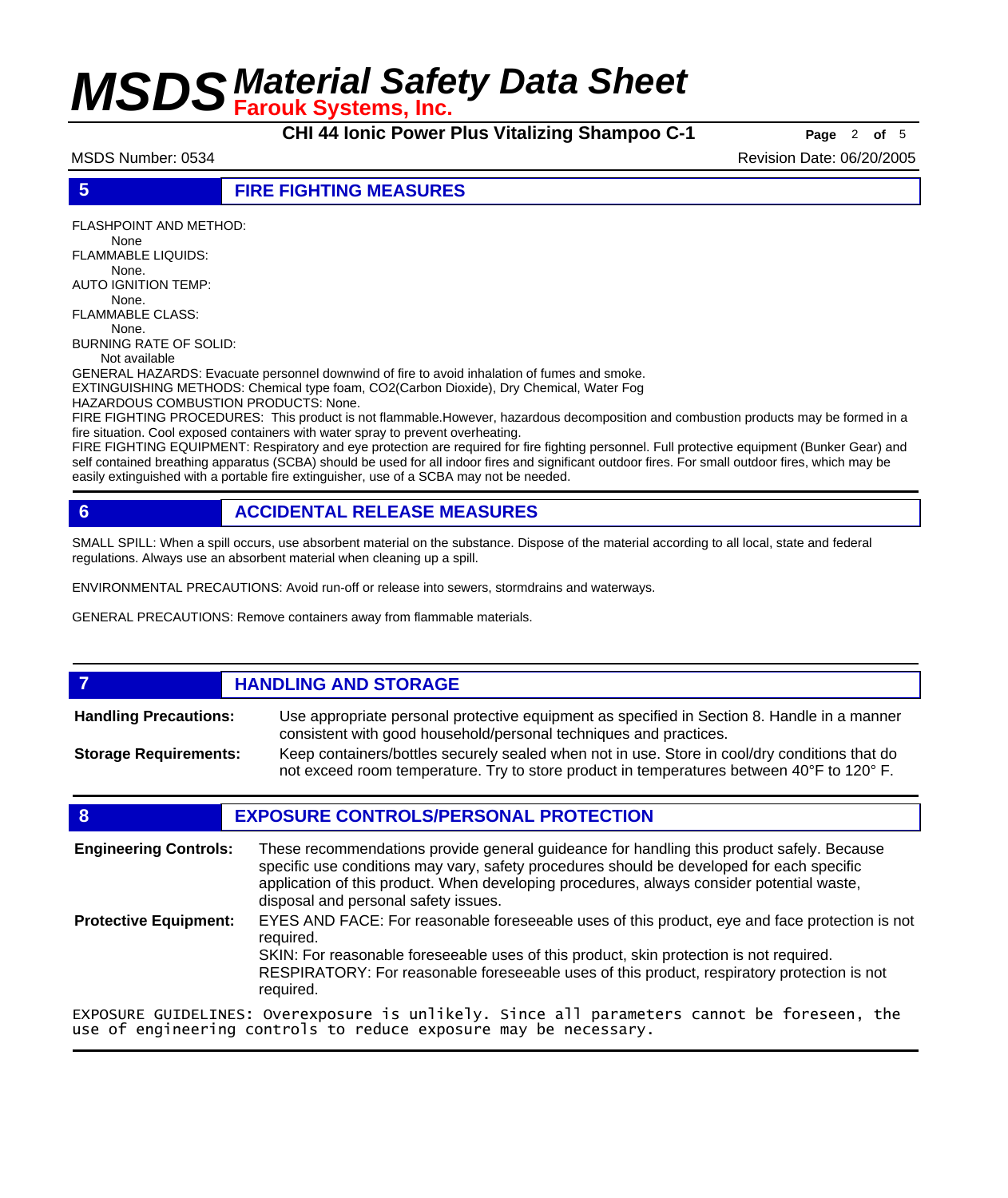**CHI 44 Ionic Power Plus Vitalizing Shampoo C-1 Page** <sup>3</sup> **of** <sup>5</sup>

MSDS Number: 0534 Revision Date: 06/20/2005

## **9 PHYSICAL AND CHEMICAL PROPERTIES**

| Appearance:            | White, viscous liquid |
|------------------------|-----------------------|
| <b>Physical State:</b> | Liquid                |
| Odor:                  | Pleasant fragrance    |
| pH:                    | $5.0 - 6.0$           |
| <b>Vapor Pressure:</b> | N/A                   |
| <b>Vapor Density:</b>  | N/A                   |

**Boiling Point:** 212° F **Freezing/Melting Pt.:** N/A **Solubility:** Soluble in water. **Spec Grav./Density:** 1.01 - 1.03

| 10                                            | <b>STABILITY AND REACTIVITY</b> |
|-----------------------------------------------|---------------------------------|
| <b>Stability:</b>                             | YES.                            |
| <b>Conditions to avoid:</b>                   | Extreme temperatures.           |
| Materials to avoid (incompatability):         | None.                           |
| Hazardous Decomposition products: None known. |                                 |
| <b>Hazardous Polymerization:</b>              | Will Not Occur.                 |
|                                               |                                 |

## **11 TOXICOLOGICAL INFORMATION**

ACUTE: DERMAL LD50: Not available. ORAL LD50: Not available. INHALATION LC50: Not available. EYE EFFECTS: This product may cause irritation to eyes if not used under normal conditions. TARGET ORGANS: NONE. SENSITIZATIONS: Not available. CARCINOGENICITY: IARC: Listed by IARC - No. NTP: Listed by NTP - No. OSHA: Listed by OSHA - No.

MUTAGENICITY: Not available. REPRODUCTIVE EFFECTS: None. TERATOGENIC EFFECTS: Not available.

### **12 ECOLOGICAL INFORMATION**

ENVIRONMENTAL DATA: Not available. ECOTOXICOLOGICAL INFO: Not available. DISTRIBUTION: Not available. CHEMICAL FATE INFO: Not available.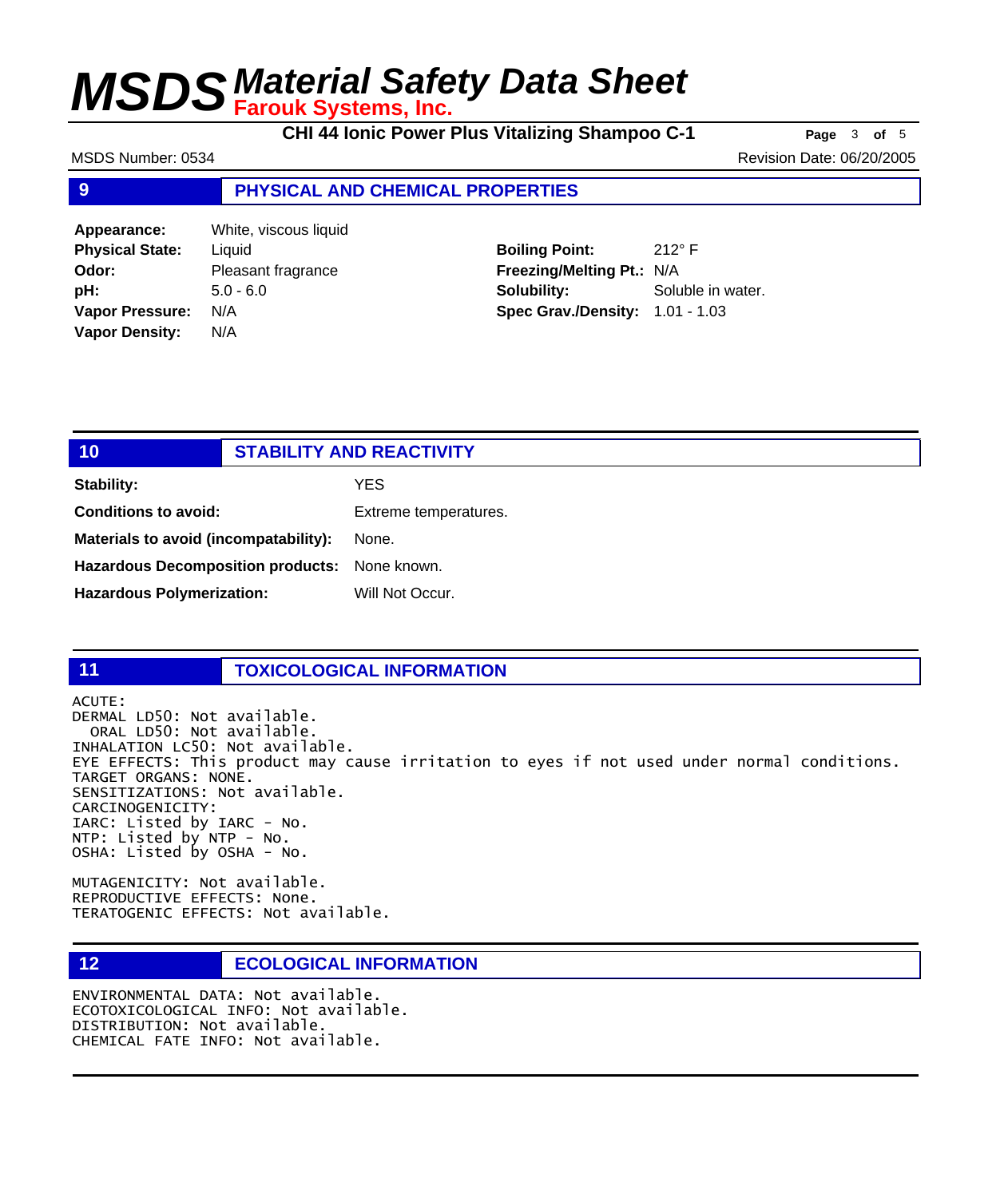**CHI 44 Ionic Power Plus Vitalizing Shampoo C-1 Page** <sup>4</sup> **of** <sup>5</sup>

MSDS Number: 0534 Revision Date: 06/20/2005

### **13 DISPOSAL CONSIDERATIONS**

US EPA Waste Number and Descriptions:

DISPOSAL METHOD: Controlled release of diluted product into a biological wastewater treatment plant. COMPONENT WASTE NUMBER: No EPA Waste Numbers are applicable for this product's components. DISPOSAL INSTRUCTIONS: Dispose of waste material according to local, state and federal rules and regulations.

**14 TRANSPORT INFORMATION**

This product is not regulated as a hazardous material by the United States (DOT) or Canadian (TDG) transportation regulations.

DOT CLASSIFICATION: Shipping Name: CHI 44 Ionic Power Plus Vitalizing Shampoo C-1 Class: None. Non-regulated, non-hazardous

IMDG CLASSIFICATION: Shipping Name: CHI 44 Ionic Power Plus Vitalizing Shampoo C-1 Class: None. Non-regulated, non-hazardous

IATA CLASSIFICATION: Shipping Name: CHI 44 Ionic Power Plus Vitalizing Shampoo C-1 Class: None. Non-regulated, non-hazardous

1-800-424-9300 1-703-527-3887 CHEMTREC

Outside the United States

## **15 REGULATORY INFORMATION**

UNITED STATES: SARA TITLE III (Superfund Amendments and Reauthorization Act) 311/312 HAZARD CATEGORIES Fire: No. Pressure Generating: No. Reactivity: No. Acute: No. 313 REPORTABLE INGREDIENTS: Not applicable. TITLE III NOTES: None. CERCLA(Comprehensive Response, Compensation, and Liability Act) CERCLA RQ: None. TSCA(Toxic Substance Release Act) TSCA REGULATORY: All ingredients are listed in the TSCA Inventory. CANADA: WHMIS(WORKER HAZARDOUS MATERIAL INFORMATION SYSTEM) This product is WHMIS controlled. CANADIAN INGREDIENT DISCLOSURE LIST: Sodium Laureth Sulfate. CANADIAN ENVIRONMENTAL PROTECTION ACT: All intentional ingredients are listed on the DSL(Domestic Substance List). EUROPEAN COMMUNITY: EU REGULATORY: All intentional ingredients are listed on the European's EINECS Inventory. STATE REGULATIONS: Not available.

LOCAL REGULATIONS: Not available.